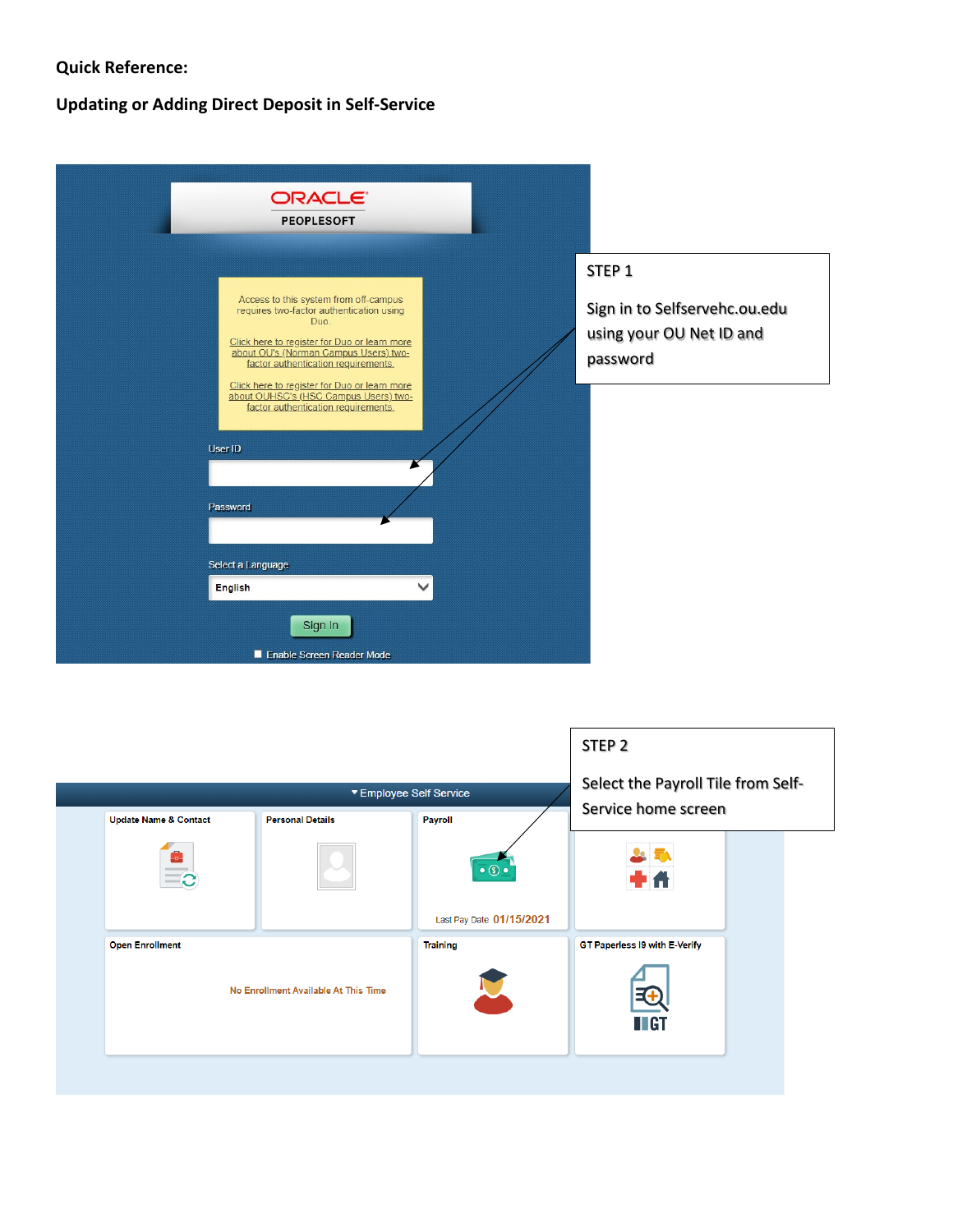

instructions or assistance please contact OU IT

Cancel

Pushed a login request to your device..

What is this? 다

Powered by Duo Security

Need help?

*(हो*) Call Me

**同** Passcode